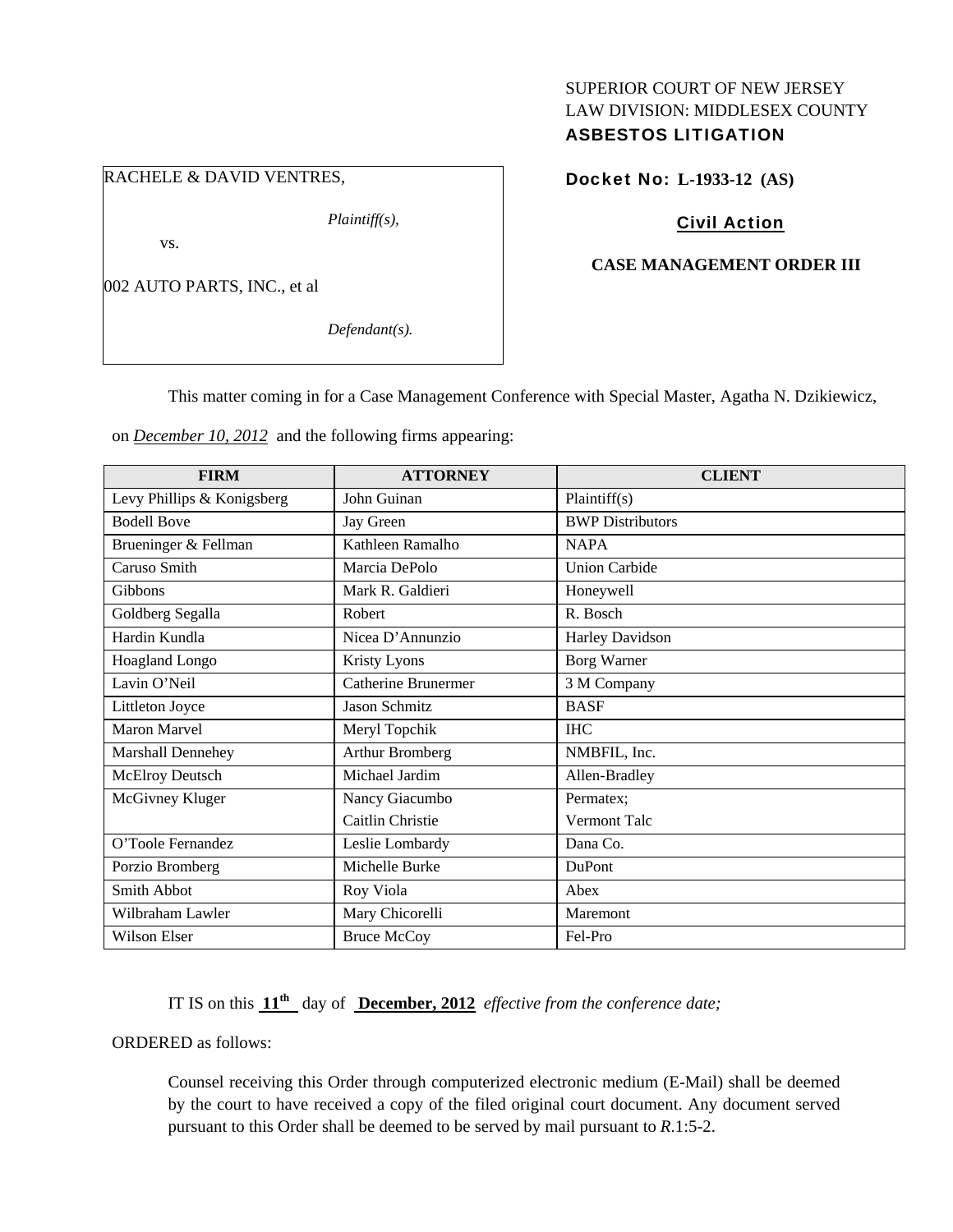## **DISCOVERY**

| January 11, 2013 | Plaintiff shall propound supplemental interrogatories and document requests by<br>this date.                                                                                                                |
|------------------|-------------------------------------------------------------------------------------------------------------------------------------------------------------------------------------------------------------|
| February 8, 2013 | Defendants shall serve answers to supplemental interrogatories and document<br>requests by this date.                                                                                                       |
| January 11, 2013 | Defendants shall propound supplemental interrogatories and document requests<br>by this date.                                                                                                               |
| February 8, 2013 | Plaintiff shall serve answers to supplemental interrogatories and document<br>requests by this date.                                                                                                        |
| March 8, 2013    | Fact discovery, including depositions, shall be completed by this date. Plaintiff's<br>counsel shall contact the Special Master within one week of this deadline if all<br>fact discovery is not completed. |
| March 22, 2013   | Depositions of corporate representatives shall be completed by this date.                                                                                                                                   |

## **EARLY SETTLEMENT**

| March 29, 2013 | Settlement demands shall be served on all counsel and the Special Master by this |
|----------------|----------------------------------------------------------------------------------|
|                | date.                                                                            |

April 17, 2013 The Settlement Conference previously scheduled on this date is **CANCELLED**.

# **SUMMARY JUDGMENT MOTION PRACTICE**

| April 26, 2013 | Summary judgment motions limited to product identification issues shall be filed |
|----------------|----------------------------------------------------------------------------------|
|                | no later than this date.                                                         |

May 24, 2013 Last return date for product identification summary judgment motions.

### **OTHER MOTION**

- May 10, 2013 Filing date.
- June 7, 2013 Return date.

# **MEDICAL DEFENSE**

| January 31, 2013 | Plaintiff shall serve additional medical expert reports by this date.                                    |
|------------------|----------------------------------------------------------------------------------------------------------|
| January 31, 2013 | Plaintiff is to arrange for the transfer of pathology specimens and x-rays, if any,<br>by this date.     |
| June 21, 2013    | Defendants shall identify its medical experts and serve medical expert reports, if<br>any, by this date. |

\_\_\_\_\_\_\_\_\_\_\_\_\_\_\_\_\_\_\_\_\_\_\_\_\_\_\_\_\_\_\_\_\_\_\_\_\_\_\_\_\_\_\_\_\_\_\_\_\_\_\_\_\_\_\_\_\_\_\_\_\_\_\_\_\_\_\_\_\_\_\_\_\_\_\_\_\_\_\_\_\_\_\_\_\_\_\_\_\_\_\_\_\_\_\_\_\_\_\_\_\_\_\_\_\_\_\_\_\_\_